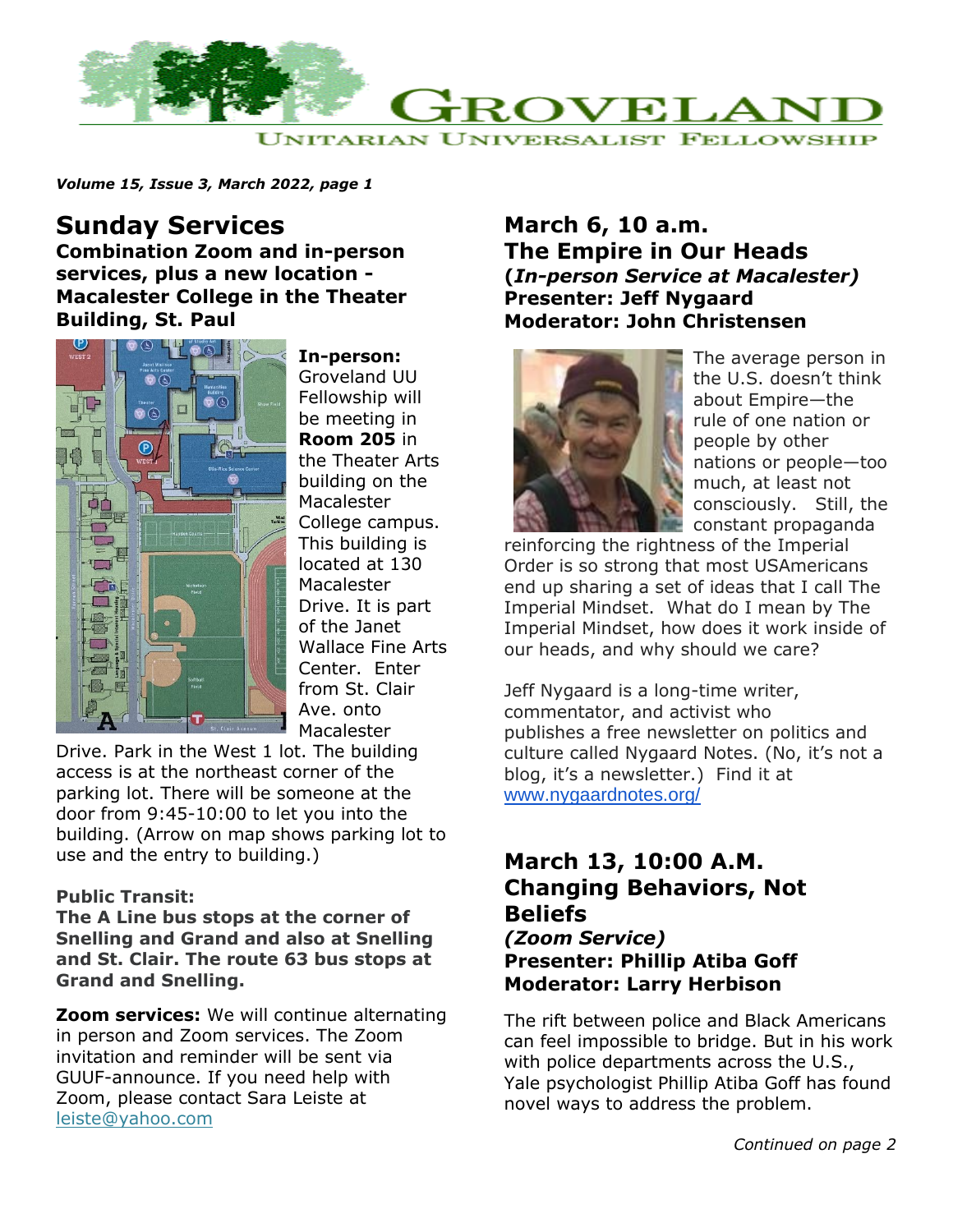### *Volume 15, Issue 3, March 2022, page 2*

This is an interview on a Hidden Brain podcast. Hidden Brain is a weekly program on NPR, hosted by Shankar Vedantam. Hidden Brain explores the unconscious patterns that drive human behavior and questions that lie at the heart of our complex and changing world.

### **March 20, 10:00 A.M. Book Discussion** *(In-person Service at Macalester)* **Moderator: Lois Hamilton**



Groveland's book group meets monthly, but not everyone has a chance to come talk about the books they are currently reading. For this special Sunday we invite everyone to bring their favorite book of the

moment. Be ready to give a synopsis and tell us about any characters, settings, historical events or important issues that have particularly struck you. We'll exchange authors and titles and go home the richer for having new things to read about.

Lois Hamilton is a long-time member of Groveland Fellowship, along with membership in 4 book clubs including the Groveland Book Group. She will be the moderator and is already having a hard time deciding which book to talk about.

### **March 27, 10:00 A.M. Sources** *(Zoom Service)* **Pilgrim Church Visit Presenters: Richard Terrill and Larry McDonough**

We will be meeting on Zoom at 10:00 A.M. as usual. All interested can proceed to the Pilgrim House virtual site at 10:20 (service begins at 10:30).

As much as UUs credit a wide range of sources for their spirituality, creative artists "borrow" from those who have come before. In today's service, pianist Larry McDonough (composition, arranging), and saxophonist Richard Terrill (poetry) will describe and illustrate their process of borrowing material from other sources for use in their own creative work, and attempt to draw parallels to spiritual pursuits.

# **Looking Ahead…**

### **April 3, 10:00 A.M. Mino bimaadiziwin (The Way of a Good Life)**

**(***In-person Service at Macalester)* **Presenter: Carol Hernandez Moderator: Ceile Hartleib**



Mino bimaadiziwin is a concept of the Anishinaabe people that guides us on the path towards a good life. Living a good life requires us to make good choices every day. We should strive towards physical, mental, emotional and spiritual balance. We have been given 7 Grandfather teachings: love, respect, bravery,

truth, honestly, humility and wisdom to help us. One is not more important than the other and should be used with each other.

Carol Hernandez is an enrolled member of the Mille Lacs Band of Ojibwe. She will share her journey from growing up in the Twin Cities and later moving to the reservation. She is second degree Midewin and will talk about her conversion from Christianity. She will discuss how she strives to apply the 7 Grandfather teachings to her daily life and continues on the path of mino bimaadiziwin.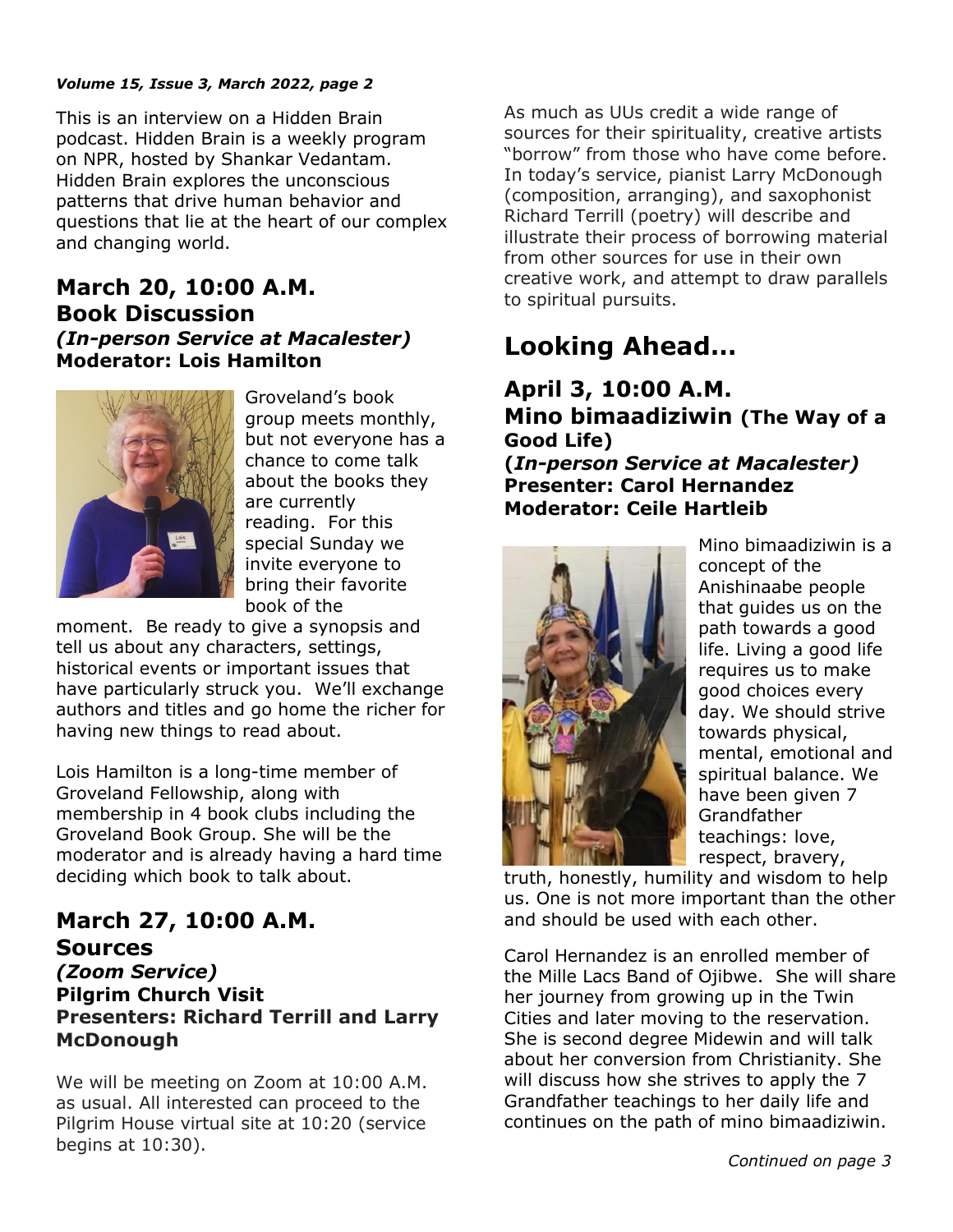#### *Volume 15, Issue 3, March 2022, page 3*

### *Mino bimaadiziwin, continued…*

As an elder, Carol believes it is her responsibility to not only be a role model but to pass on knowledge to anyone who seeks it. She is knowledgeable in many cultural crafts/traditions and is often called upon to make items needed for ceremonies. She also believes that cultural/traditional crafting helps those lost on their path to gain back their lost identity.

# **Groveland Events…**

**Groveland Book Group Wednesday, March 16 6:30-8:00 pm – On Zoom**



On March 16 we will meet at 6:30 pm on Zoom. Our format is a discussion of books we are

presently reading or have read recently. See our website for the Zoom link information. Please email Sara at [leiste@yahoo.com](mailto:leiste@yahoo.com) for Zoom help.

### **Books discussed at the February meeting:**

*Do Better: Spiritual Activism for Fighting and Healing from White Supremacy* - Rachel Ricketts

*What Are You Going Through* - novel by Sigrid Nunez

*Unsheltered* - novel by Barbara Kingsolver *Dune* - novel by Frank Herbert

*The Grand Biocentric Design: How Life Creates Reality* - Bob Berman, Matij Pavšič and Robert Lanza

*The Web of Meaning: Integrating Science and Traditional Wisdom to Find Our Place in the Universe* - Jeremy Lent

*Sand Talk: How Indigenous Thinking Can Save the World* - Tyson Yunkaporta *An Indigenous Peoples History of the United States* - Roxanne Dunbar-Ortiz

*How to Host a Viking Funeral: The Case for Burning Your Regrets, Chasing Your Crazy Ideas, and Becoming the Person You're Meant to Be* - Kyle Scheele *The Systems View of Life: A Unifying Vision* - Fritjof Capra and Pier Luigi Luisi *Unthinkable: Trauma, Truth, and the Trials of American Democracy* -Jamie Raskin *Nixonland* - Rick Perlstein *The Pilot's Daughter* - Audrey J. Cole *Quicksilver* - Dean Koontz *Strongmen: Mussolini to the Present* - Ruth Ben-Ghiat *The Thunder before the Storm* - Clyde Bellecourt (autobiography)

## **Message from Our Treasurer**

Your financial contribution helps cover our expenses. To donate, please write your check to Groveland UU Fellowship and send it to P.O. Box 40011, Saint Paul, MN 55104- 8011. Thank you!

## **March Birthdays**



**There are no March Birthdays! Bake a cake and celebrate anyway!**

# **Past Services and Member Updates…**

**February 6: Patrice Koelsch** spoke to us



at an in-person service about mindfulness and meditation, stressing loving kindness both for ourselves and others. She has a special interest in antiracism work focusing on waking up to whiteness. Patrice works in groups in

correctional facilities and offers training in mindfulness through Common Ground Meditation Center.